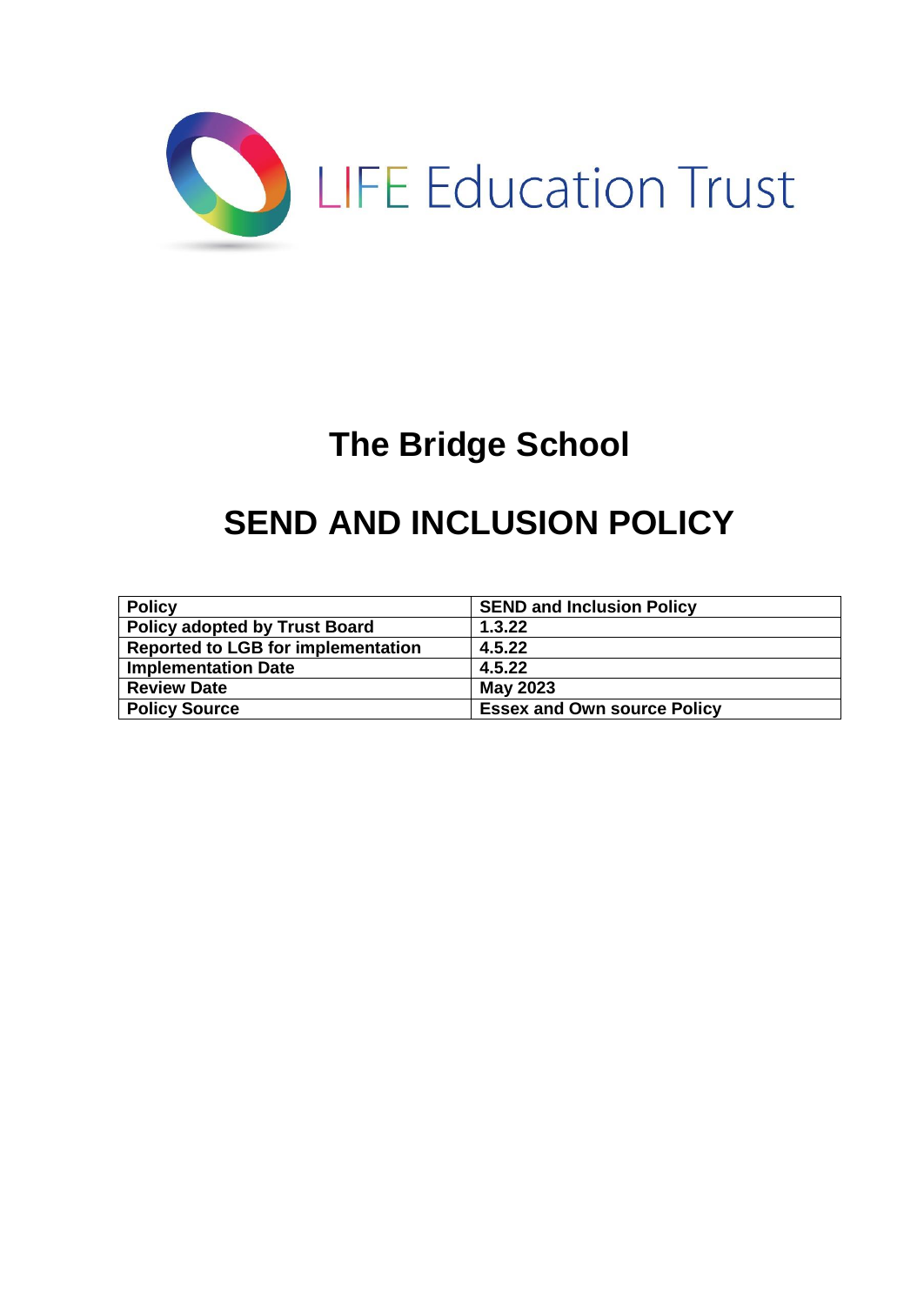#### **KEY DEFINITIONS USED IN THIS POLICY:**

The Trust<br>The Board/Directors/Trust Board<br>The Board of Director

The Board/Directors/Trust Board The Board of Directors of LIFE Education Trust<br>School/Trust school Control An Academy or school within LIFE Education Trust An Academy or school within LIFE Education Trust Staff **All staff employed by LIFE Education Trust and** working with academies, schools or units within LIFE Education Trust

**All schools** within the LIFE Education Trust are legally defined as academies, regardless of whether the term "school" is used to describe them in the following policy.

## **Contents**

| 1. PRINCIPLES                                             | 3  |
|-----------------------------------------------------------|----|
| 2. SPECIAL EDUCATIONAL NEEDS AND/OR DISABILITIES (SEND)   | 3  |
| 3. AIMS                                                   | 4  |
| 4. OBJECTIVES                                             | 5  |
| 5. STAFF WITH RESPONSIBILITIES FOR SEND                   | 5  |
| 6. IDENTIFICATION OF SEND                                 | 6  |
| 7. SEN SUPPORT                                            | 7  |
| 8. REFERRAL FOR AN EDUCATION, HEALTH AND CARE PLAN (EHCP) | 8  |
| 9. TRANSITION ARRANGEMENTS                                | 8  |
| 10. CRITERIA FOR EXITING THE SEND REGISTER                | 9  |
| 11. SUPPORTING CYP AT SCHOOL WITH MEDICAL CONDITIONS      | 9  |
| <b>12. ACCESSIBILITY</b>                                  | 9  |
| 13. BULLYING                                              | 9  |
| 14. PROFESSIONAL DEVELOPMENT AND TRAINING                 | 10 |
| 15. MONITORING AND EVALUATION OF SEND                     | 10 |
| <b>16. DEALING WITH COMPLAINTS</b>                        | 10 |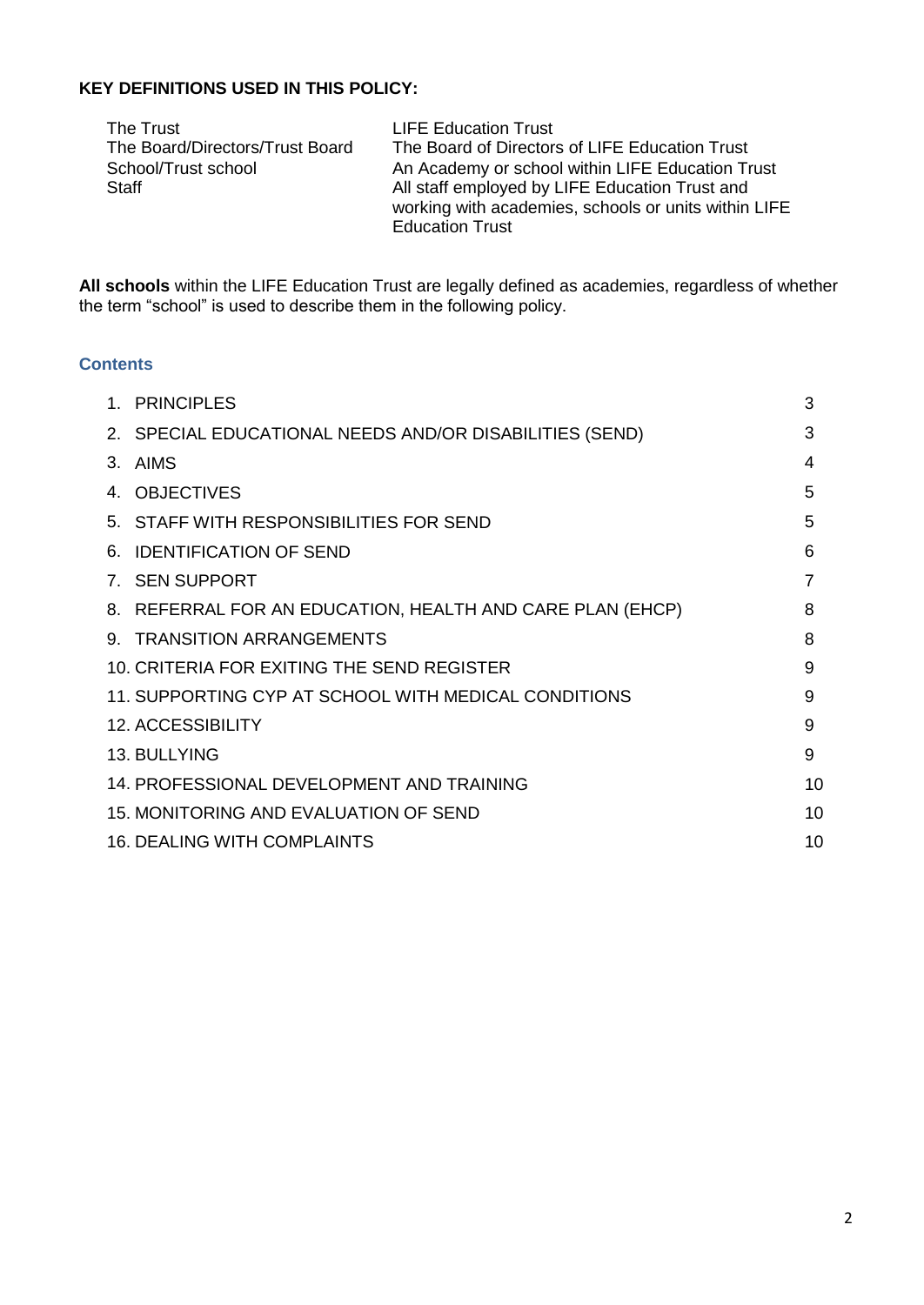# **1. PRINCIPLES**

- 1.1. Principles that are fundamental to the Special Educational Needs and/or Disability ( SEND) and Inclusion Policy are:
	- 1.1.1. All aspects of the curriculum should be accessible to all children and young people (CYP), regardless of ability or disability.
	- 1.1.2. All CYP should be given equal opportunity to fulfil their potential in a socially and educationally inclusive setting.
	- 1.1.3. The education of CYP with SEND is the responsibility of ALL staff.
	- 1.1.4. The views of parents/carers and CYP are always sought and taken into account. CYP need to feel that their views are considered, their efforts are recognised and their achievements are worthwhile.
- 1.2. Special Educational Needs and/or Disabilities are regarded as part of the continuum of individual needs. The differentiated curriculum makes allowances for the needs of most CYP, however, some will require additional provision to enable them to fulfil their potential.
- 1.3. To enable every individual to fulfil his or her potential to the highest possible standard, it is essential that the development of the whole individual, social and emotional as well as academic, is considered.
- 1.4. The safeguarding needs of the most vulnerable CYP, including those with SEND, are considered as a priority by the Designated Safeguarding Lead.
- 1.5. The SEND and Inclusion Policy is guided by the requirements of the National Curriculum, the SEND Code of Practice (2015) and the Equality Act (2010). It takes account of the Government's strategy for SEN 'Removing Barriers to Achievement' (2004).
- 1.6. Our Admissions Policy makes no distinction regarding CYP with SEND. Within the Admissions Policy, the aim of the school is to meet the needs of any CYP whose parents wish to register their child at the school.
- 1.7. This policy should be read in conjunction with each school's statutory SEND Information Report.

#### **2. SPECIAL EDUCATIONAL NEEDS AND/OR DISABILITIES (SEND)**

- 2.1. The SEND Code of Practice (2015) identifies CYP as having SEND if they have a learning difficulty or disability which calls for special educational provision to be made for them.
- 2.2. A child of compulsory school age or a young person has a learning difficulty or disability if they:
	- 2.2.1. Have a significantly greater difficulty in learning than the majority of children or young people of the same age; or
	- 2.2.2. Have a disability which prevents or hinders them from making use of educational facilities of a kind generally provided for others of the same age in mainstream schools or mainstream post-16 institutions.
	- 2.2.3. The Equality Act 2010 identifies a person as having a disability if the person has a physical or mental impairment, and the impairment has a substantial and long-term adverse effect on the person's ability to carry out normal day to day activities.
- 2.3. In accordance with the requirements of the Equality Act (2010) the school does not discriminate against CYP that are disabled. All reasonable efforts are made to ensure that disabled CYP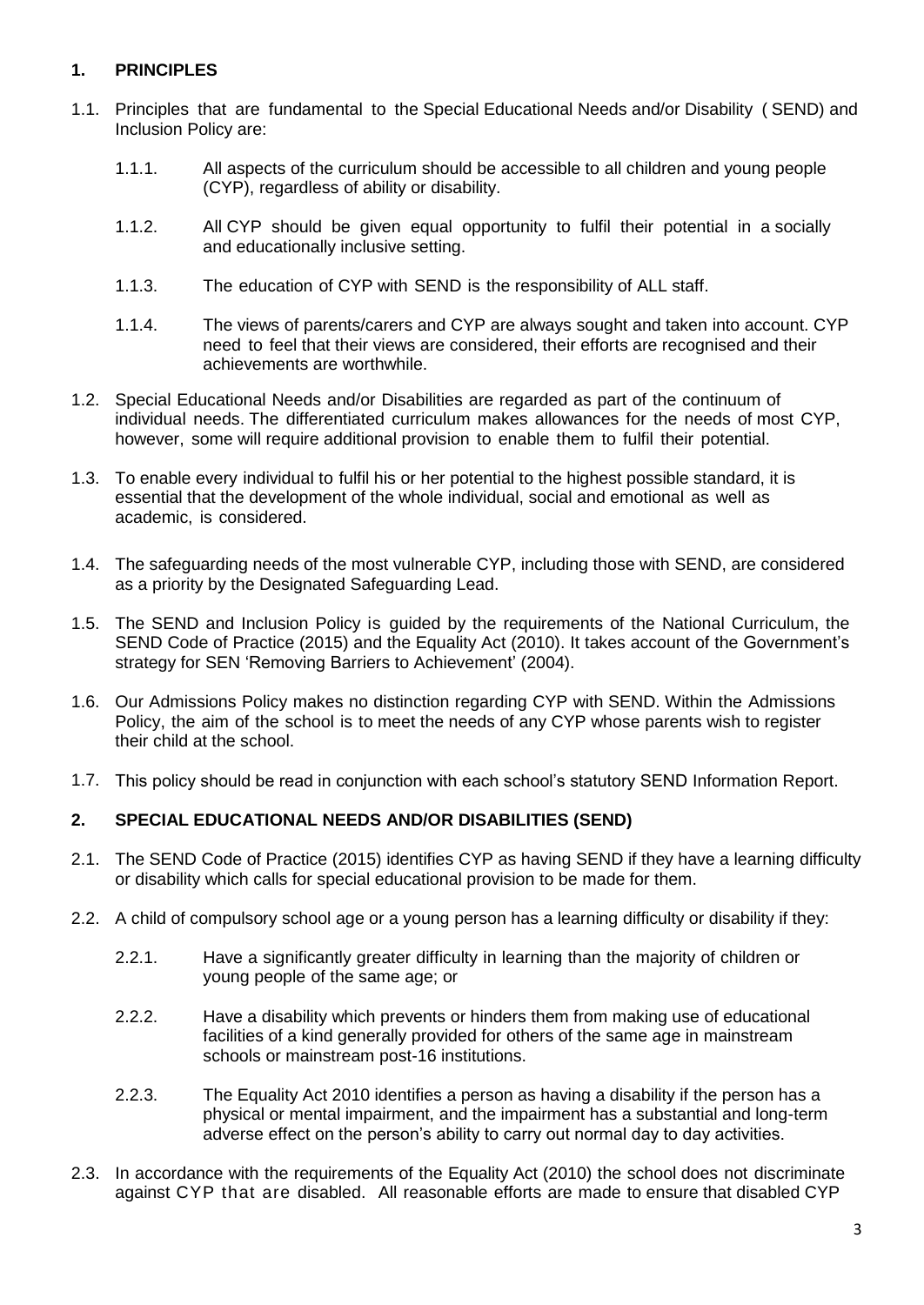are not placed at a substantial disadvantage in comparison with their non-disabled peers.

- 2.4. The SEND Code of Practice (2015) identifies four broad areas of SEND:
	- 2.4.1. Communication and interaction needs: CYP with speech, language and communication needs have difficulty in communicating with others. This may be because they have difficulty saying what they want to, understanding what is being said to them or they do not understand or use social rules of communication.
	- 2.4.2. Cognition and learning needs: Learning difficulties covers a wide range of needs, including moderate learning difficulties or severe learning difficulties, through to profound and multiple learning difficulties. Specific learning difficulties affect one or more specific aspects of learning; this encompasses a range of conditions such as dyslexia, dyscalculia and dyspraxia.
	- 2.4.3. Social, emotional and mental health needs: CYP may experience a wide range of social and emotional difficulties which manifest themselves in many ways. These may include becoming withdrawn or isolated, as well as displaying challenging, disruptive or disturbing behaviour. These behaviours may reflect underlying mental health difficulties.
	- 2.4.4. Sensory and/or physical needs: Some CYP require special educational provision because they have a disability which prevents or hinders them from making use of the educational facilities generally provided. These difficulties can be age related and may fluctuate over time. Many CYP with vision impairment, hearing impairment or a multisensory impairment will require specialist support.
- 2.5. Many factors may impact upon progress and attainment in school but are not in themselves a special educational need. Such factors include: disability; attendance and punctuality; health and welfare; English as an additional language (EAL); being in receipt of the Pupil Premium Grant (PPG); being a Looked After Child (LAC) and being a child of a serviceman/woman. Behaviour issues may also have an impact on progress and attainment but will not be identified as SEND and will, instead, be described as an underlying response to a previously listed need. CYP who fall into these categories will receive the same support and entitlement as those with SEND.
- 2.6. The four broad areas of SEND give an overview of the range of needs that need to be planned for. The purpose of identification is to work out what action a school needs to take, not to fit a person into a category. The needs of CYP are identified by considering the needs of the whole child which will include not just their special educational needs.

# **3. AIMS**

- 3.1. Aims fundamental to the SEND and Inclusion Policy are:
	- 3.1.1. To ensure all CYP, irrespective of ability or SEND, have access to a broad and balanced curriculum, inclusive of the National Curriculum.
	- 3.1.2. To p rovide a curriculum that stimulates and/or maintains curiosity, interest and enjoyment in education.
	- 3.1.3. To develop all CYP to their full potential.
	- 3.1.4. To provide a caring learning environment which meets the needs of all CYP and fosters their academic, social, emotional and physical development.
	- 3.1.5. To educate CYP with SEND, wherever possible, alongside their peers within the normal curriculum of mainstream schools after giving due consideration to the appropriate wishes of their parents/carers and the necessity to meet individual needs.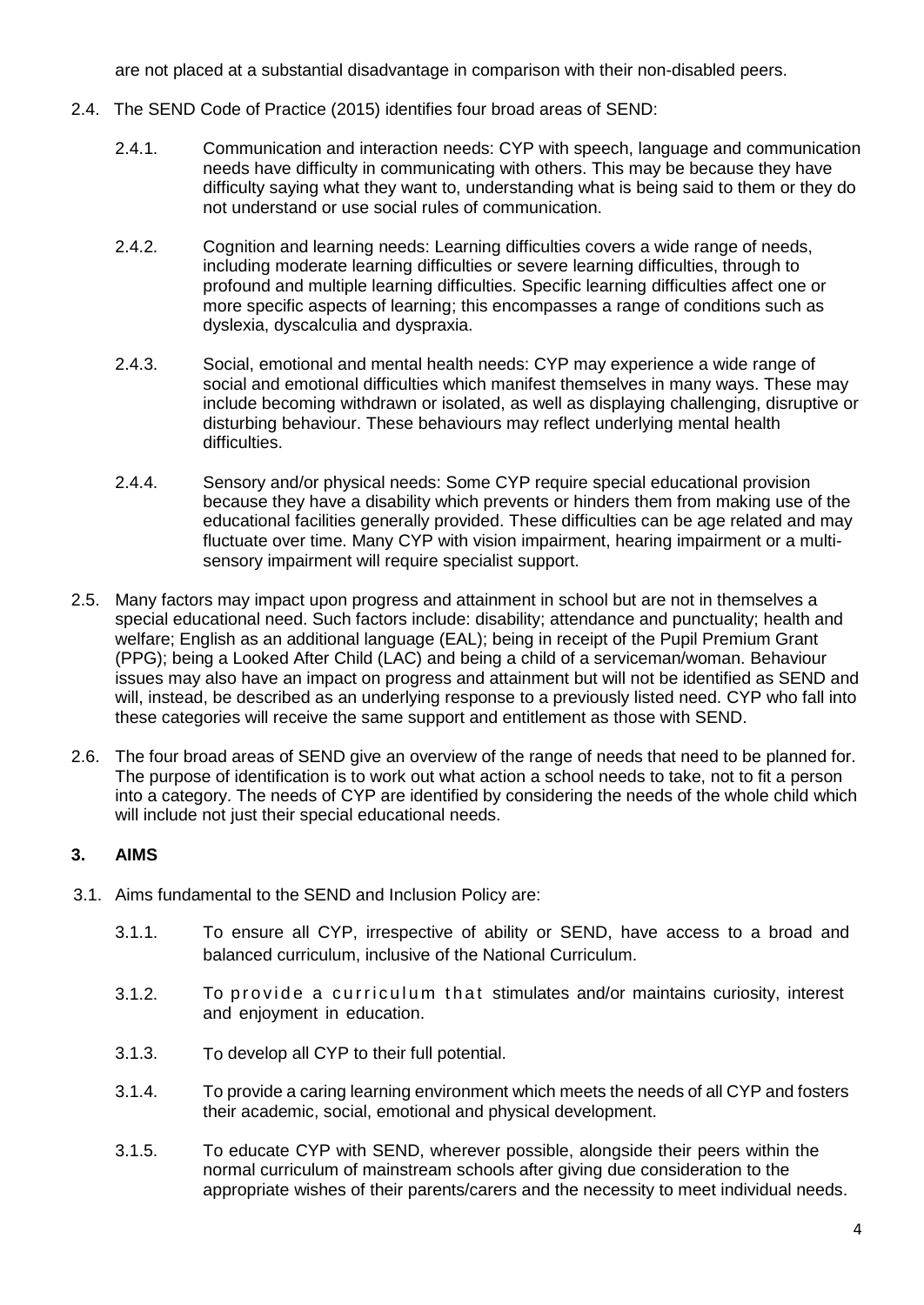- 3.1.6. To fully involve CYP and parents/carers in discussions regarding identification, assessment and provision.
- 3.1.7. To work in close co-operation with all outside agencies concerned.
- 3.1.8. To meet the needs of all CYP who have SEND by offering continual and appropriate forms of educational provision by the most efficient use of all available resources.

# **4. OBJECTIVES**

- 4.1. Objectives related directly to the above aims and are intended to show how the aims will be put into practice:
	- 4.1.1. To provide high quality teaching for all CYP, including those with SEND, based on a well-planned, stimulating curriculum.
	- 4.1.2. To value all CYP equally; irrespective of ability, disability, race, gender or background and to give everyone access to the whole curriculum.
	- 4.1.3. To identify and assess CYP with SEND as early as possible and as thoroughly as is possible and necessary in order to support their physical, social, emotional or intellectual development.
	- 4.1.4. To regularly monitor and evaluate the progress of CYP, providing appropriate information and making necessary records as part of an assess, plan, do, review process.
	- 4.1.5. To ensure that there is a consistent, whole-school approach to the identification of SEND and that any necessary provision is budgeted for accordingly.
	- 4.1.6. To involve parents in a partnership of support through good, regular communication.
	- 4.1.7. To work with and in support of outside agencies in a timely way, sharing and recording appropriate information clearly and concisely.
	- 4.1.8. To embrace inclusion for all CYP, ensuring that there is a policy of integration into all activities of the school.
	- 4.1.9. To work within the guidance provided in the SEND Code of Practice (2015) and the Equality Act (2010).

## **5. STAFF WITH RESPONSIBILITIES FOR SEND**

- 5.1. The CEO of LIFE Trust has overall responsibility for ensuring that the SEND and Inclusion Policy is implemented in each of the Trust schools.
- 5.2. The Headteacher is the responsible person for ensuring that SEND and Inclusion Policy is implemented in our school.
- 5.3. The SENDCo is responsible for the implementation of the SEND and Inclusion Policy and the daily management and operation of the SEND policy. The school has a named SENDCo, who has the statutory qualification of the NASENCO award or will qualify for the award within three years of being in post as required by the SEND Code of Practice (2015).
- 5.4. There is a nominated member of the local governing board who is responsible for SEND and Inclusion and who meets with the school SENDCo on a termly basis.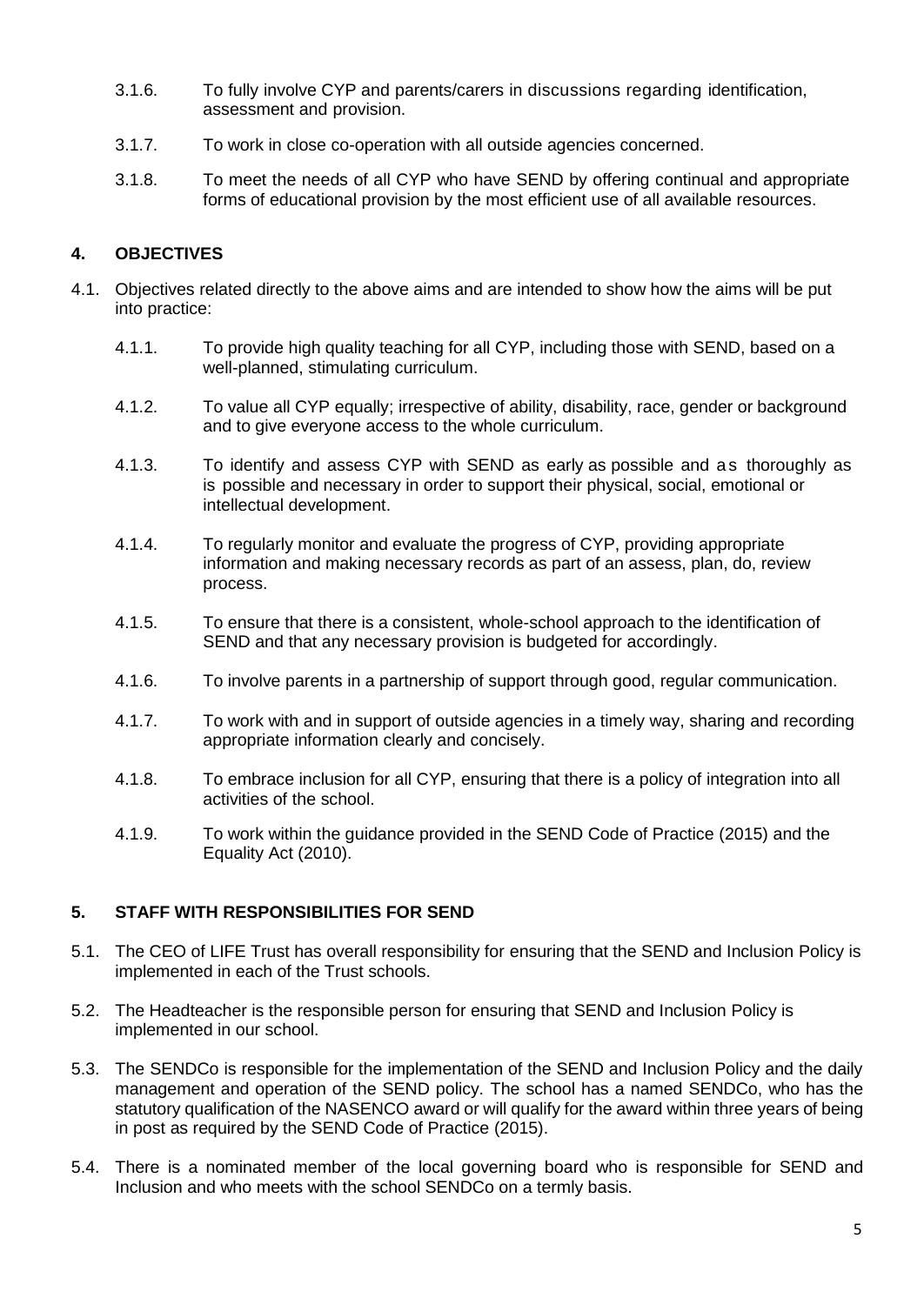## **6. IDENTIFICATION OF SEND**

- 6.1. The arrangements for supporting pupils with SEND follows a graduated approach.
- 6.2. Most CYP will have their needs met within class through high quality teaching, including differentiation. Teachers are responsible and accountable for the progress and development of CYP in their class, including where pupils access support from Learning Support Assistants (LSAs) or specialist staff. Progress and achievement will be monitored and those not making expected progress will be given further targeted support as part of high-quality teaching.
- 6.3. The SENDCo and senior leaders analyse assessment data at least termly, looking at previous progress and attainment and comparisons with peers, national data and expectations of progress. Examples of data that are analysed include:
	- 6.3.1. Termly school tracking data
	- 6.3.2. ASP (Analyse School Performance) data
	- 6.3.3. Individual assessments
	- 6.3.4. In-class assessments
	- 6.3.5. QCA and SAT's assessments (optional and end of year Key Stage assessments).
- 6.4. A number of additional assessment tools may also be recommended by the SENDCo to further support the assessment of children's needs, for example:
	- 6.4.1. Tick lists for indicators of ADD, ADHD, Autism and dyslexia
	- 6.4.2. Hertfordshire Reading age assessment
	- 6.4.3. Hodder Murray Graded Word Spelling test
- 6.5. Any CYP who are falling significantly outside of the range of expected academic achievement or who are making little or no progress will be monitored by their class teacher, senior leaders and the SENDCo. The class teacher will take steps to provide differentiated learning opportunities that will aid their academic progression and enable the teacher to better understand the provision and teaching style that needs to be applied. Advice and support, with further assessment, problem solving and advising of the implementation of effective provision will be provided by the SENDCo. The SENDCo may also wish to make class observations.
- 6.6. Strategies can be very varied to meet a wide range of individual needs, but may include:
	- 6.6.1. Additional support from LSAs in the classroom
	- 6.6.2. Use of Information Technology (IT)
	- 6.6.3. Differentiated learning materials
	- 6.6.4. Different means of recording
	- 6.6.5. Small group or individual support within the classroom
	- 6.6.6. Specialist equipment
	- 6.6.7. A range of teaching approaches
	- 6.6.8. A range of management strategies
	- 6.6.9. Support to access tests and examinations
	- 6.6.10. Specialist advice from outside agencies.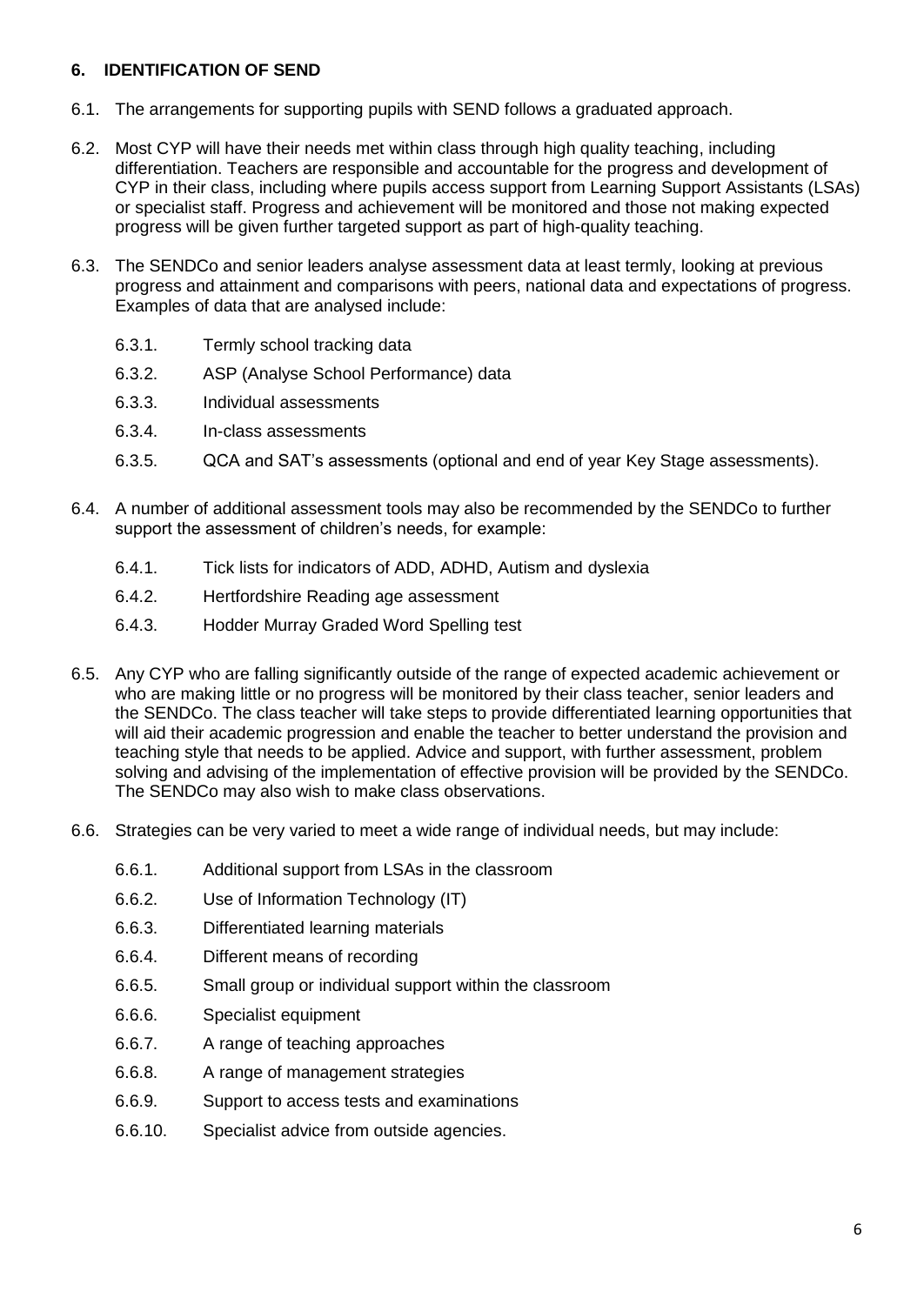- 6.7. The SENDCo will keep a list of any CYP who staff may have concerns about and that need close monitoring so that early help and support can be put in place. Concerns may be raised if one or more of the following are evident:
	- 6.7.1. The pupil makes little or no progress
	- 6.7.2. The attainment of the pupil is significantly below age related expectations
	- 6.7.3. The pupil has persistent social, emotional and/or mental health needs
	- 6.7.4. The pupil has sensory or physical needs
	- 6.7.5. The pupil has communication difficulties
	- 6.7.6. The pupil requires support with social skills
- 6.8. Any concerns will be discussed with parents as appropriate, for example, this may be done informally over the phone, in writing or during parents' consultation evenings. Parents are encouraged to share information and knowledge about their child with the school.
- 6.9. For some CYP, despite the school making use of a range of strategies and providing additional support, they may still not make satisfactory progress. CYP that are identified by school, or in partnership with another agency, as requiring provision that is additional to, or different from, that made generally for others of the same age, or is showing a significantly greater difficulty in learning than the majority of others of the same age, will be placed on the SEND register as 'SEN support'.
- 6.10. Parents will be formally advised when CYP are placed on the SEND register, they are also informed of the provision being made. The aim of formally identifying CYP with SEND is to help the school ensure that effective provision is put in place to remove barriers to learning.

## **7. SEN SUPPORT**

- 7.1. The support provided for pupils on the SEND register consists of a four–part process Assess, Plan, Do, Review. This is an ongoing cycle to enable the provision to be refined and revised over time. This cycle enables the identification of those interventions which are the most effective in supporting good progress and outcomes.
- 7.2. The SENDCo will gather information from CYP on the SEND register, their parents and school staff to assess what support and provision is needed.
- 7.3. The SENDCo may also be used for class observations and an observation pro-forma is completed as a record of any formal observations made.
- 7.4. For higher levels of need we draw on more specialised assessments from external agencies and professionals (in accordance with their referral criteria), this may include:
	- 7.4.1. Specialist Teachers (Hearing Impairment, Visual Impairment, Physical Impairment)
	- 7.4.2. Occupational Therapists
	- 7.4.3. Physiotherapists
	- 7.4.4. Paediatricians
	- 7.4.5. Speech and Language therapists
	- 7.4.6. EWMHS (Emotional Wellbeing & Mental Health Service)
	- 7.4.7. Social care
	- 7.4.8. Educational Psychologists
	- 7.4.9. Inclusion Partner
	- 7.4.10. School nurse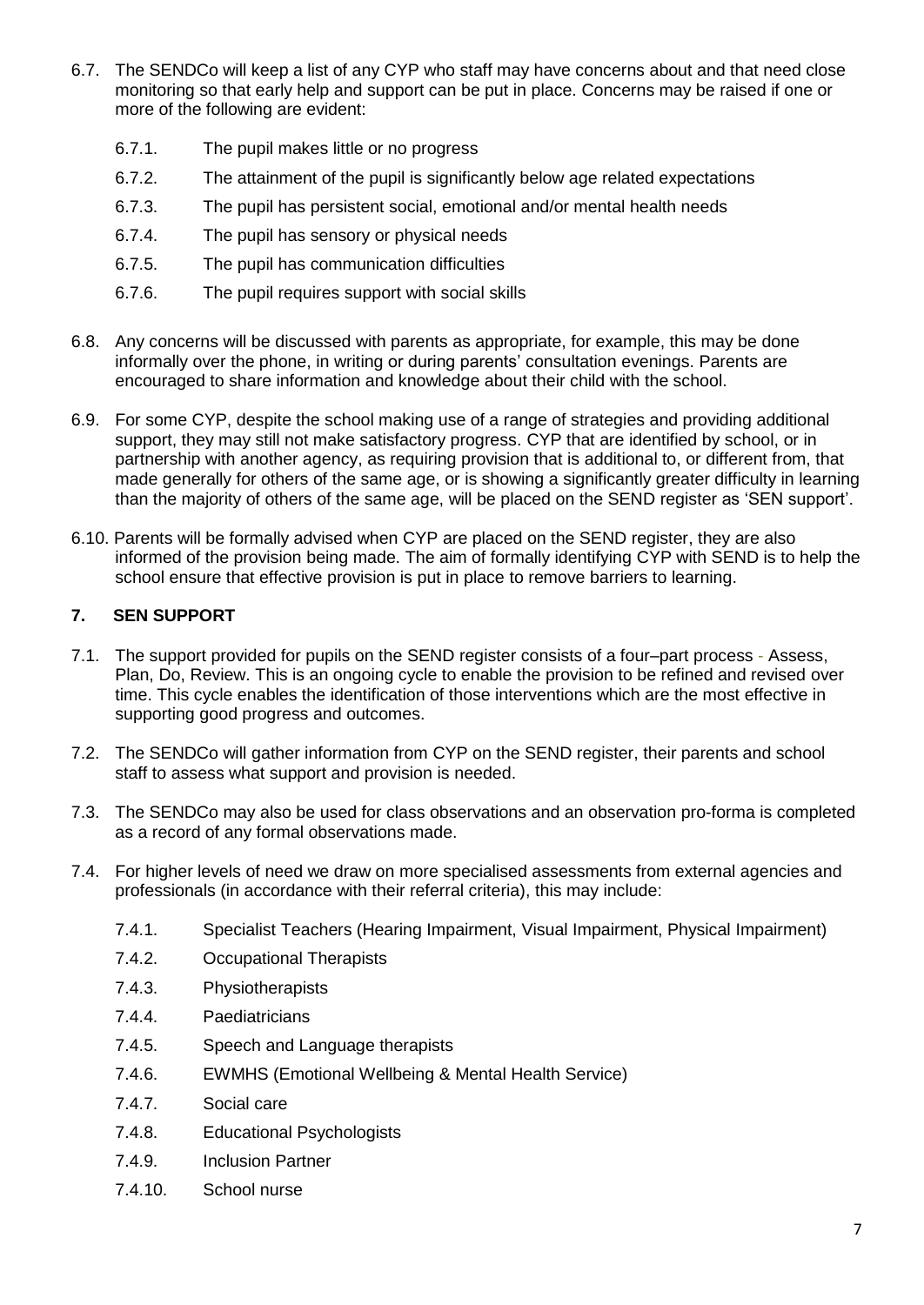#### 7.4.11. Counsellors

- 7.5. The SENDCo is the school's named contact with the external support agencies.
- 7.6. Parents are consulted about any outside agency intervention.
- 7.6. A person-centred meeting is held termly with any CYP on the SEND register, their parents and the SENDCo and where appropriate, any school staff or external agencies involved to evaluate progress, looking at the impact and quality of any support and interventions provided so that any modifications to provision, support or desired outcomes can be made. This meeting may be held in person or via telephone.
- 7.7 For CYP on the SEND register, an individual One Plan is produced or updated by the SENDCo following the person-centred meeting, this will identify SMART targets that will help to meet the desired outcomes and identify any provision needed.
- 7.7. Parents and all staff that work with CYP on the SEND register will be given, or have access to, a copy of the appropriate One Plan so that they are aware of individual needs, the support being provided, any particular teaching strategies/approaches being employed and the outcomes that are being sought.
- 7.8. Teachers remain responsible for working with CYP on a day-to-day basis and for the progress of all CYP in their class, including those with SEND. They will retain responsibility even where the interventions may involve group or one-to-one teaching with another member of staff. Teachers will work with the SENDCo to plan and assess the impact of support and interventions. Support with further assessment, problem solving and advising of the implementation of effective support will be provided by the SENDCo.

# **8. REFERRAL FOR AN EDUCATION, HEALTH AND CARE PLAN (EHCP)**

- 8.1. For very few CYP, the support given at SEN Support is not sufficient to enable them to make adequate progress. The school will then consider, in consultation with the parents/carers and any specialist agencies, whether to ask the Local Authority (LA) to make a statutory assessment to support their needs (in line with the LA criteria). This is usually requested by the school but can be requested by a parent or other person involved with the child. Young people 16 and over can make the request themselves. This may result in an Education, Health and Care Plan (EHCP) which specifies any long term needs and the provision which must be made to meet those needs.
- 8.2. A statutory assessment does not always lead to an EHCP. Parents have the right to appeal against a decision not to initiate a statutory assessment leading to an EHCP.
- 8.3. If an EHCP is agreed, it will be kept on record and formally reviewed at least annually at an Annual Review. This enables provision to be evaluated and, where appropriate, for changes to be put in place, for example, reducing or increasing levels of support.

## **9. TRANSITION ARRANGEMENTS**

- 9.1. We ensure that all necessary SEND information and records are transferred when CYP join or leave our school. We have strong links with our feeder schools.
- 9.2. Staff may visit CYP prior to them starting at our school to observe them in their school or home setting as appropriate.
- 9.3. Where appropriate, specific SEND transition visits may be arranged to support a smooth transition to our school.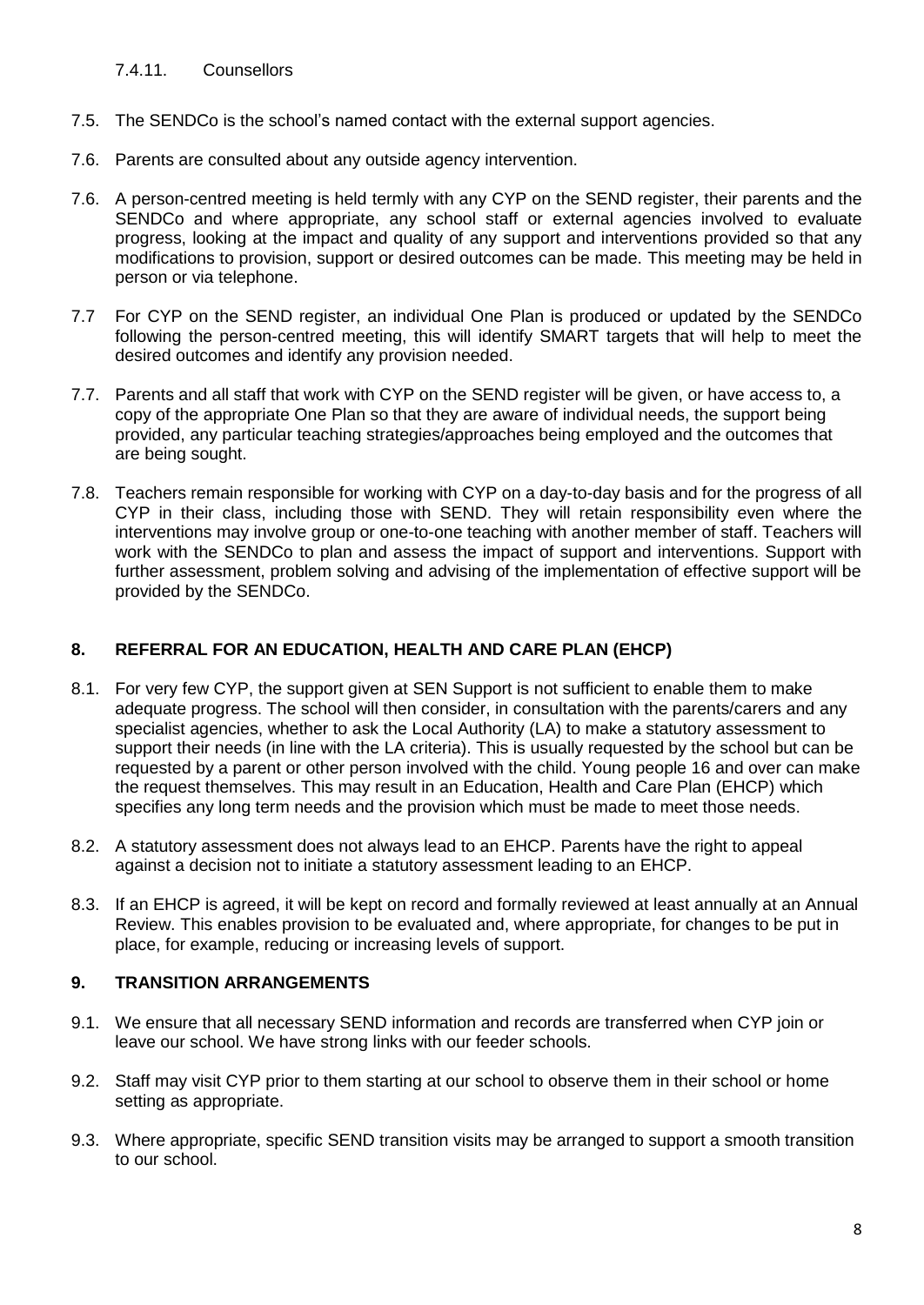- 9.4. Staff may attend person-centered meetings prior to a child with SEND attending our school if appropriate.
- 9.5. The SENDCo will ensure that all necessary staff are informed about the needs of any CYP with SEND that they will be working with.

# **10. CRITERIA FOR EXITING THE SEND REGISTER**

10.1. During the review process, if accelerated progress is made and any CYP are considered 'on track' against end of year expectations so that they are working broadly in line with their peers and no additional or different provision is needed, they will be removed from the SEND register. The exit date is formally recorded on the SEND register. Parents will be informed of this decision. These children will be closely monitored to ensure that progress remains in line with age related expectations.

# **11. SUPPORTING CYP AT SCHOOL WITH MEDICAL CONDITIONS**

11.1. The school recognises that CYP with medical conditions should be properly supported so that they have full access to education, including school trips and physical education. Some CYP with medical conditions may be disabled and where this is the case the school will comply with its duties under the Equality Act (2010). Some may also have special educational needs and some may have an Education, Health and Care Plan which brings together their health and social care needs, as well as their special educational provision. Where this is the case, the SEND Code of Practice (2015) is followed.

# **12. ACCESSIBILITY**

- 12.1. The school's Accessibility Plan is available on the school website and is updated annually. The needs of CYP are constantly reviewed and actions are carried through, the school constantly reviews accessibility issues which affect learning, modifying learning areas, purchasing specialised equipment and involving experts in their field.
- 12.2. The school increases and promotes access to the school curriculum and the wider curriculum for disabled CYP, this includes after-school clubs and school visits. This is achieved by:
	- 12.2.1. Purchase of ICT software
	- 12.2.2. More LSA hours for classes when necessary
	- 12.2.3. After school clubs are open for all
	- 12.2.4. Opportunities for all children to take part in school activities, visits and extra-curricular activities with appropriate support when needed
	- 12.2.5. Resources to support teaching and learning
	- 12.2.6. Use of visual timetables
	- 12.2.7. Use of pictures to help children make choices when needed
	- 12.2.8. Coloured overlays for reading white paged books when needed
	- 12.2.9. Having a disabled toilet
	- 12.2.10. Having ramps at exits when necessary

## **13. BULLYING**

13.2. At all times, our aim is to safeguard the needs of CYP with SEND, promote their independence and build resilience in their learning. The school's Behaviour Policy outlines the steps that are